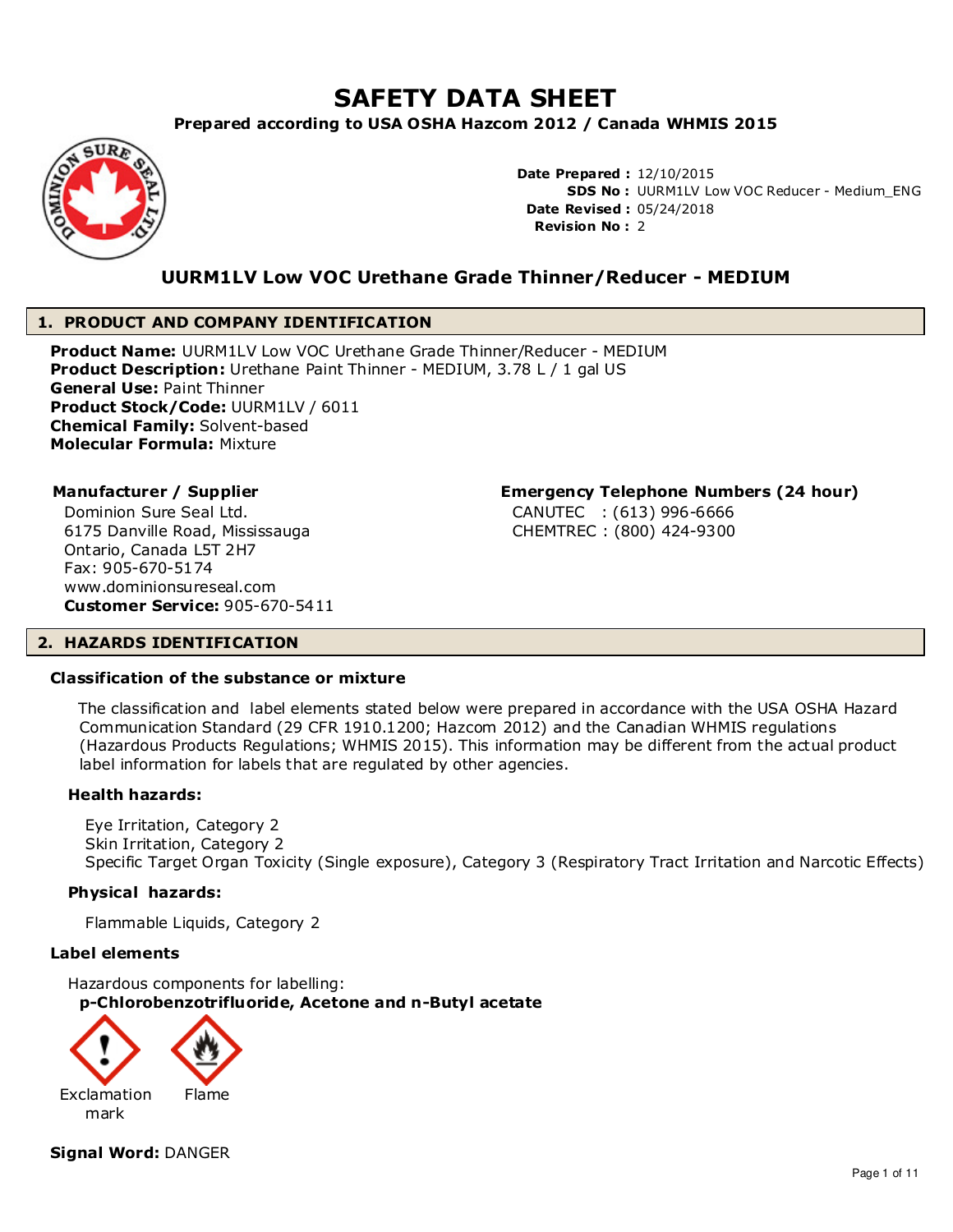# **Hazard statement(s)**

- H225: Highly flammable liquid and vapour.
- H319: Causes serious eye irritation.
- H315: Causes skin irritation.
- H335: May cause respiratory irritation.
- H336: May cause drowsiness or dizziness.

# **Precautionary statement(s)**

#### **Prevention:**

- P210: Keep away from heat, hot surfaces, sparks, open flames and other ignition sources. No smoking.
- P240: Ground and bond container and receiving equipment.
- P241: Use explosion-proof electrical, ventilating and lighting equipment.
- P242: Use non-sparking tools.
- P243: Take action to prevent static discharges.
- P261: Avoid breathing mist, vapours or spray.
- P271: Use only outdoors or in a well-ventilated area.
- P264: Wash hands thoroughly after handling.
- P280: Wear protective gloves, protective clothing and eye protection.

#### **Response:**

P305+P351+P338: IF IN EYES: Rinse cautiously with water for several minutes. Remove contact lenses, if present and easy to do. Continue rinsing.

- P337+P313: If eye irritation persists: Get medical advice/attention.
- P303+P361+P353: IF ON SKIN (or hair): Take off immediately all contaminated clothing. Rinse skin with water [or shower].
- P332+P313: If skin irritation occurs: Get medical advice/attention.
- P362+P364: Take off contaminated clothing and wash it before reuse.
- P304+P340: IF INHALED: Remove person to fresh air and keep comfortable for breathing.
- P312: Call a POISON CENTER or doctor/physician if you feel unwell.
- P370+P378: In case of fire: Use dry chemical or foam to extinguish.

#### **Storage:**

P403+P235: Store in a well-ventilated place. Keep cool.

- P233: Keep container tightly closed.
- P405: Store locked up.

# **Disposal:**

P501: Dispose of contents/container in accordance with applicable local, regional and/or national regulations.

# **Hazards Not Otherwise Classified:** No data available.

#### **Emergency Overview**

**Immediate concerns:** Flammable liquid and vapor. May irritate the eyes, skin and respiratory system. Vapours may cause drowsiness and dizziness.

- **Comments:** See sections 9 and 10 for more detailed information on physicochemical effects.
- See section 11 for more detailed information on health effects.

See sections 12 for more detailed information on environmental effects.

This product is a consumer product and is labeled in accordance with the Canadian Consumer Chemicals and Containers Regulations and US Consumer Product Safety Commission regulations which take precedence over Canadian WHMIS 2015 and OSHA Hazcom 2012 Hazard Communication labeling. The actual container label will not include the above label elements. The labeling above applies to products used solely for industrial / professional use.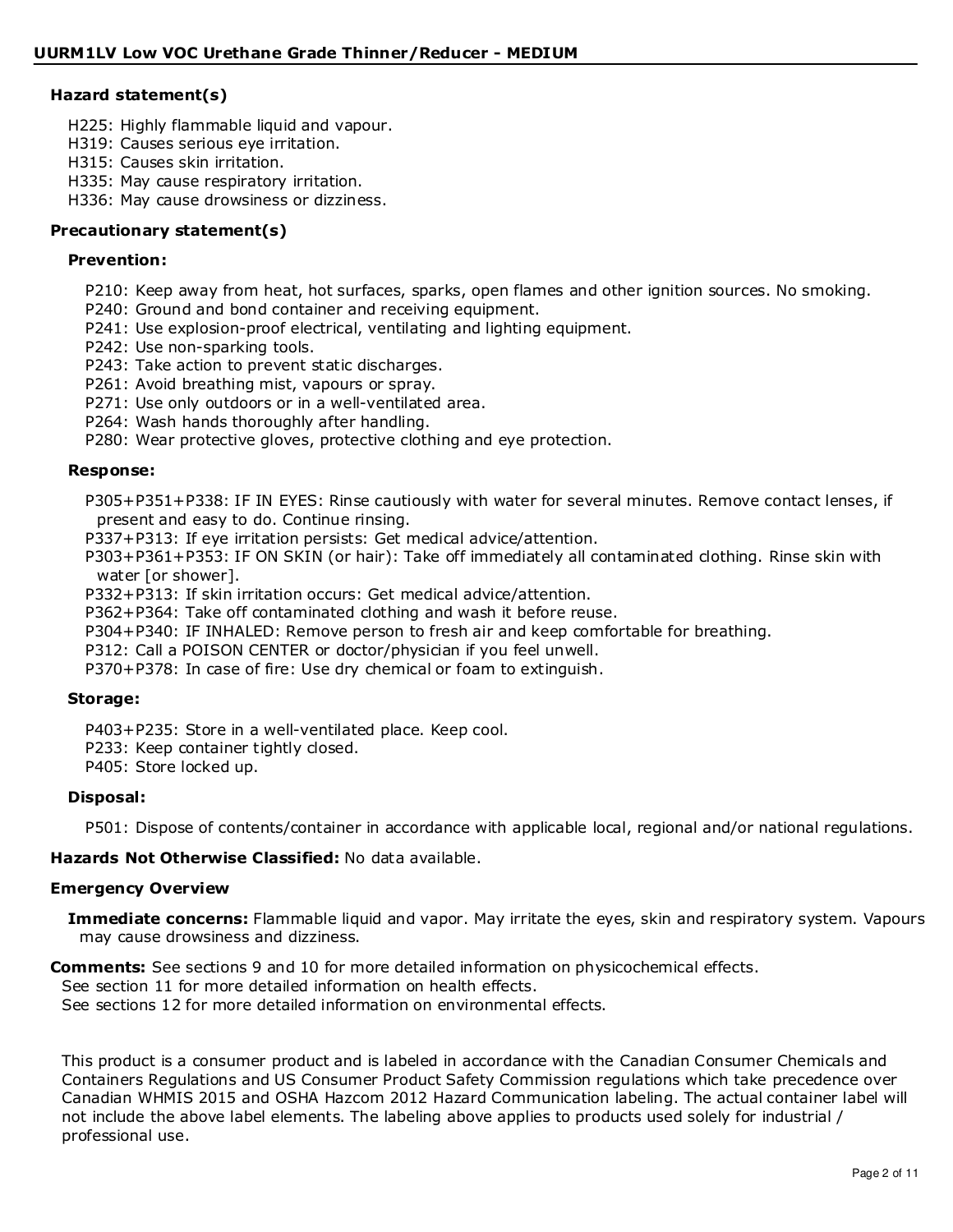#### **3. COMPOSITION / INFORMATION ON INGREDIENTS**

| <b>Chemical Name</b>     |            | Wt.% CAS number |
|--------------------------|------------|-----------------|
| p-Chlorobenzotrifluoride | $148 - 52$ | $98 - 56 - 6$   |
| l Acetone                | $28 - 32$  | $67 - 64 - 1$   |
| n-Butyl acetate          | $19 - 21$  | $123 - 86 - 4$  |

#### **4. FIRST AID MEASURES**

**Eye Contact:** In case of contact, immediately flush eyes, keeping eyelids open, with plenty of water for at least 15 minutes. Get medical attention, if irritation persists.

**Skin Contact:** Wash with soap and water. Get medical attention if irritation develops or persists. Remove contaminated clothing and wash before reuse.

**Ingestion:** If swallowed, do NOT induce vomiting. Give victim a glass of water or milk. Call a physician or poison control center immediately. Never give anything by mouth to an unconscious person.

**Inhalation:** Remove to fresh air. If not breathing, give artificial respiration. If breathing is difficult, give oxygen. Get immediate medical attention.

#### **Signs and Symptoms of Overexposure**

**Eye Contact:** Contact causes serious eye irritation. Symptoms may include pain, tearing, reddening and swelling accompanied by a stinging sensation and/or a feeling like that of fine dust in the eyes.

**Skin Contact:** Contact causes skin irritation. Prolonged or repeated contact can result in defatting and drying of the skin which may result in skin irritation and dermatitis (rash).

**Ingestion:** Substance may be harmful if swallowed. May cause irritation. Symptoms of ingestion may include abdominal pain, nausea, vomiting and diarrhea.

**Inhalation:** High vapor or spray mist concentrations may be harmful if inhaled. May cause headaches and dizziness. High vapor concentrations may cause drowsiness.

**Notes to Physician:** Treatment of overexposure should be directed at the control of symptoms and the clinical condition of the patient.

**Additional Information:** No data available.

#### **5. FIRE FIGHTING MEASURES**

**Flammable Properties:** Flammable Liquid. Can release vapors that form explosive mixtures at temperatures at or above the flash point. Product can be ignited by static discharge.

**Extinguishing Media:** Use alcohol foam, carbon dioxide, or water spray when fighting fires involving this material.

**Hazardous Combustion Products:** During a fire, irritating and highly toxic gases may be generated by thermal decomposition or combustion.

**Fire Fighting Procedures:** Containers can build up pressure if exposed to heat (fire).

**Fire Fighting Equipment:** As in any fire, wear self-contained breathing apparatus pressure-demand, (MSHA/NIOSH approved or equivalent) and full protective gear.

**Sensitivity to Static Discharge:** Product is sensitive to static discharge.

**Sensitivity to Mechanical Impact:** Product is not sensitive to mechanical impact.

#### **6. ACCIDENTAL RELEASE MEASURES**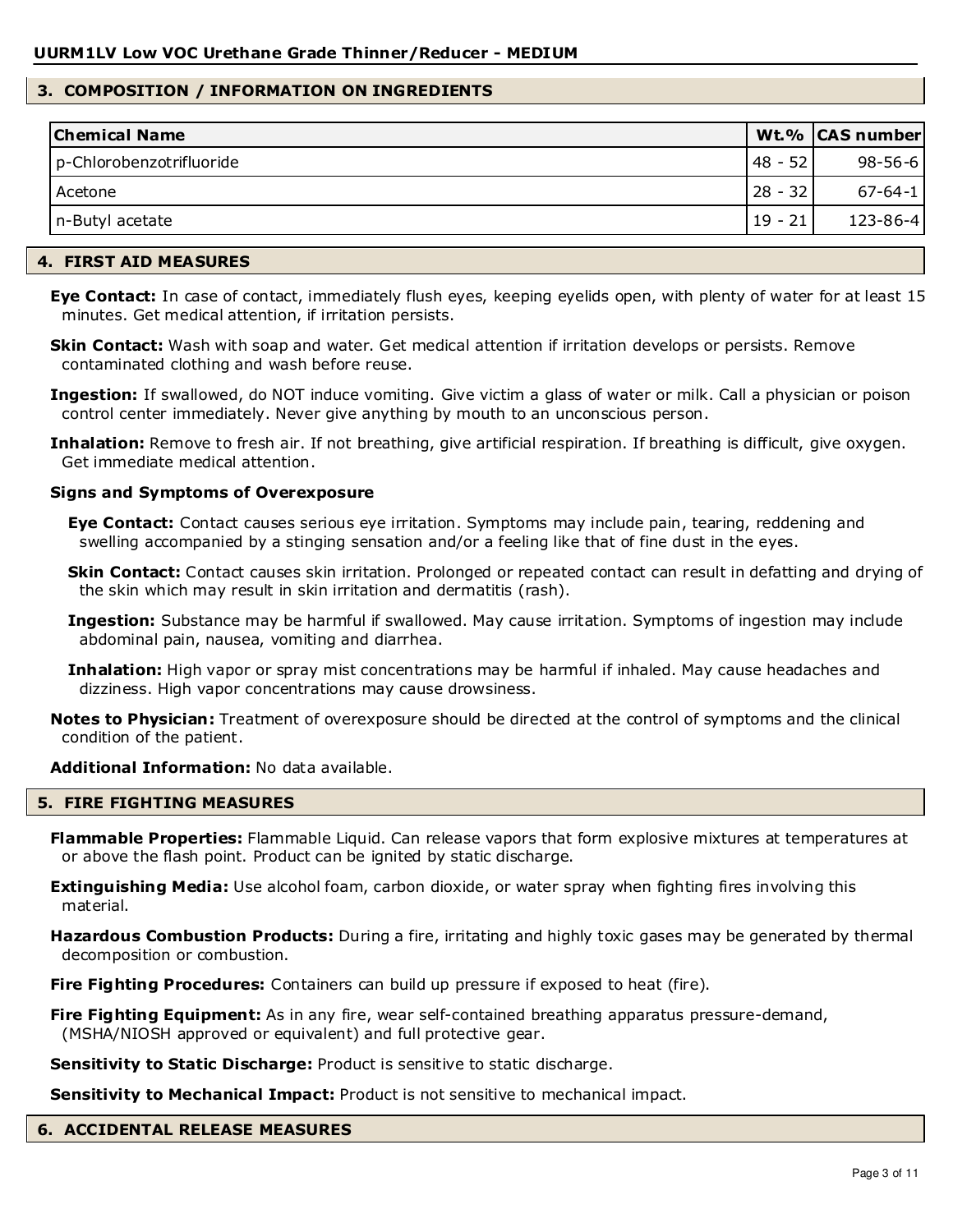**Small Spill:** Eliminate all ignition sources. Contain spilled liquid with sand or earth. DO NOT use combustible materials such as sawdust. Sweep up material being careful not to raise dust. Place in an appropriate disposal container and seal tightly.

#### **Environmental Precautions**

**Water Spill:** Do not flush to sewer.

**Land Spill:** Avoid runoff into storm sewers and ditches which lead to waterways.

**Special Protective Equipment:** Clean up spills immediately, observing precautions in Protective Equipment section 8.

#### **7. HANDLING AND STORAGE**

**General Procedures:** Comply with all national, state, and local codes pertaining to the storage, handling, dispensing, and disposal of flammable liquids. Ensure thorough ventilation of stores and work areas.

**Handling:** Do not use in the presence of open flame or spark. Use only in a well ventilated area. Wear recommended personal protective equipment. Keep container closed when not in use. Avoid breathing vapours or mist. Avoid contact with eyes, skin, and clothing. After handling, always wash hands thoroughly with soap and water.

**Storage:** Store away from heat, sparks, open flames, strong oxidizing agents and direct sunlight. Protect from physical damage. Keep container tightly closed and in a well-ventilated place. Store in a cool place.

#### **8. EXPOSURE CONTROLS / PERSONAL PROTECTION**

#### **Exposure Guidelines**

| <b>OSHA / WHMIS 2015 HAZARDOUS COMPONENTS</b>          |                  |                                     |         |                   |  |
|--------------------------------------------------------|------------------|-------------------------------------|---------|-------------------|--|
|                                                        |                  | <b>Occupational Exposure Limits</b> |         |                   |  |
| <b>Chemical Name</b>                                   | <b>Type</b>      |                                     | ppm     | mg/m <sup>3</sup> |  |
| p-Chlorobenzotrifluoride                               | <b>USA OEL</b>   |                                     | $-$ [1] | $-$ [1]           |  |
|                                                        | <b>OSHA PEL</b>  | <b>TWA</b>                          | 1000    | 2400              |  |
|                                                        | <b>ACGIH TLV</b> | <b>TWA</b>                          | 500     | 1188              |  |
| Acetone                                                |                  | <b>STEL</b>                         | 750     | 1782              |  |
|                                                        | <b>NIOSH REL</b> | <b>TWA</b>                          | 250     | 590               |  |
| <b>OSHA PEL</b><br>n-Butyl acetate<br><b>NIOSH REL</b> |                  | <b>TWA</b>                          | 150     | 710               |  |
|                                                        |                  | <b>STEL</b>                         | 200     | 950               |  |
|                                                        |                  | <b>TWA</b>                          | 150     | 710               |  |
|                                                        |                  | <b>STEL</b>                         | 200     | 950               |  |
| <b>Footnotes:</b>                                      |                  |                                     |         |                   |  |

**1**. This material does not have established exposure limits in the USA under OSHA, NIOSH, ACGIH.

**Engineering Controls:** Use general or local exhaust ventilation to maintain air concentrations below recommended exposure limits.

#### **Personal Protective Equipment**

**Eyes and Face:** Wear safety glasses with side shields (or goggles). Contact lenses should not be worn when working with this product. Eye wash fountains should be readily available to areas of use and handling.

**Skin Contact:** Wear chemical resistant gloves.

**Respiratory:** If engineering controls do not maintain airborne concentrations below recommended exposure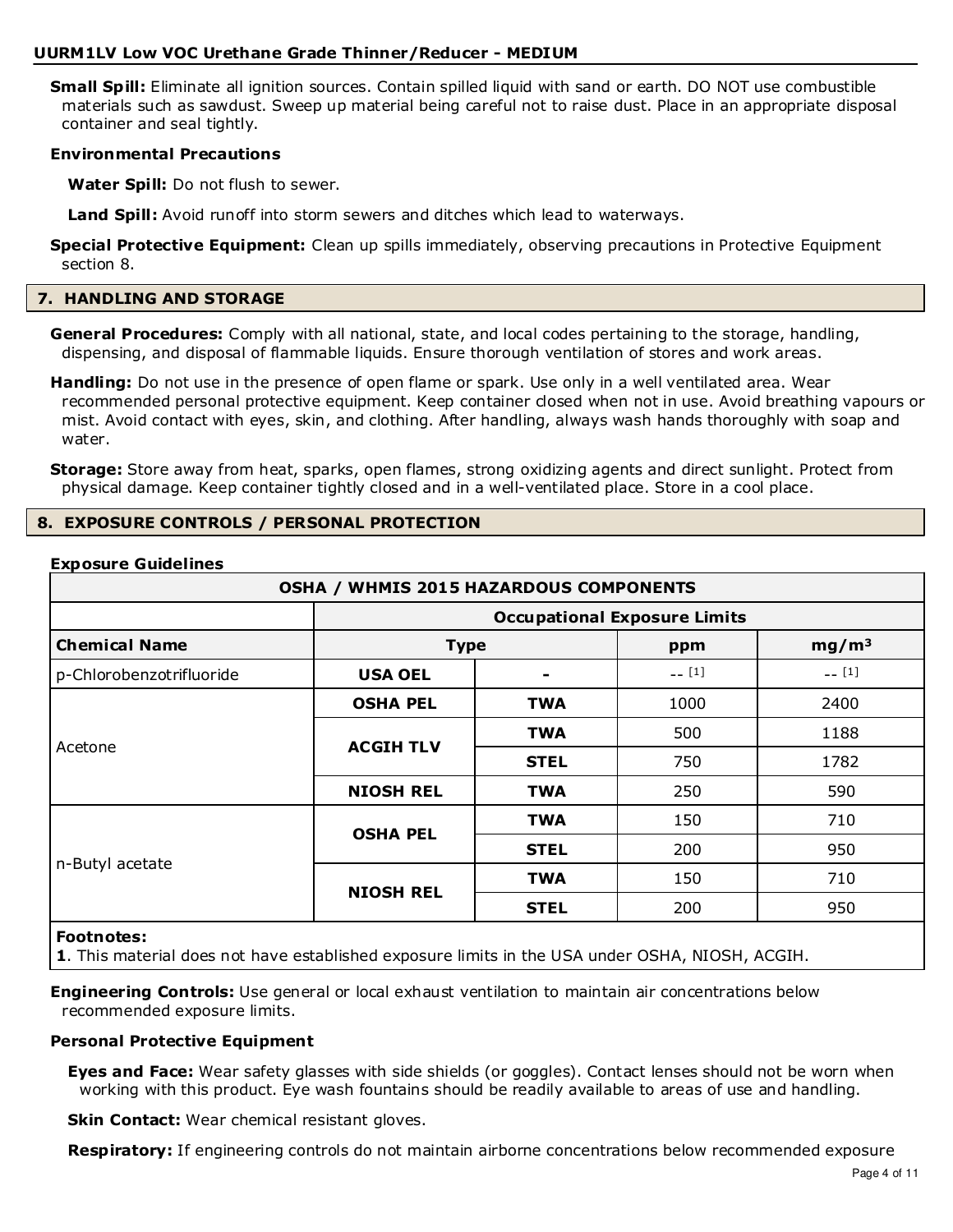limits, an approved respirator must be worn. Respirator type: NIOSH/MSHA approved air purifying respirator with an organic vapor cartridge or canister may be permissible under certain circumstances where airborne concentrations are expected to exceed exposure limits. Protection provided by air purifying respirators is limited. Use a positive pressure air supplied respirator if there is any potential for an uncontrolled release, exposure levels are not known, or any other circumstances where air purifying respirators may not provide adequate protection.

**Protective Clothing:** Wear protective clothing as necessary to prevent contact.

**Work Hygienic Practices:** Use good personal hygiene practices. Wash hands before eating, drinking, smoking, or using toilet facilities. Promptly remove soiled clothing/wash thoroughly before reuse.

#### **9. PHYSICAL AND CHEMICAL PROPERTIES**

| <b>Physical State</b>                               | : Liquid                               |
|-----------------------------------------------------|----------------------------------------|
| Odor                                                | : Ketone                               |
| <b>Odor Threshold</b>                               | : No data available.                   |
| <b>Appearance</b>                                   | : Clear                                |
| Color                                               | : Colourless                           |
| рH                                                  | : No data available.                   |
| % Volatiles                                         | : 100 % w/w                            |
| <b>Flash Point and Method</b>                       | : -18°C Setaflash Closed Cup           |
| <b>Flammable Limits</b>                             | : 1.0 to 12.8                          |
| Notes: Based on data for acetone.                   |                                        |
| Autoignition Temperature : 480°C                    |                                        |
| Notes: Based on data for acetone.                   |                                        |
| <b>Vapor Pressure</b>                               | : 24 kPa (184 mm Hg) [Acetone] at 20°C |
| <b>Vapor Density</b>                                | $:$ > 1 (air = 1)                      |
| <b>Boiling Point</b>                                | $: 56 °C$ (Acetone)                    |
| <b>Freezing Point</b>                               | : No data available.                   |
| <b>Melting Point</b>                                | : No data available.                   |
| <b>Solubility in Water</b>                          | : Partial                              |
| <b>Evaporation Rate</b><br>$(n$ -butyl acetate = 1) | : > 1                                  |
| <b>Density</b>                                      | : $1.02 \pm 0.01$ g/ml at 20°C         |
| <b>Viscosity</b>                                    | $:$ < 10 cps at 25 °C                  |
| <b>VOC Content</b>                                  | : 205 g/l (1.7 lb/gal); 20% w/w        |
| <b>Oxidizing Properties</b>                         | : None                                 |
| <b>Comments:</b>                                    |                                        |

# **VOC Compliance Statement**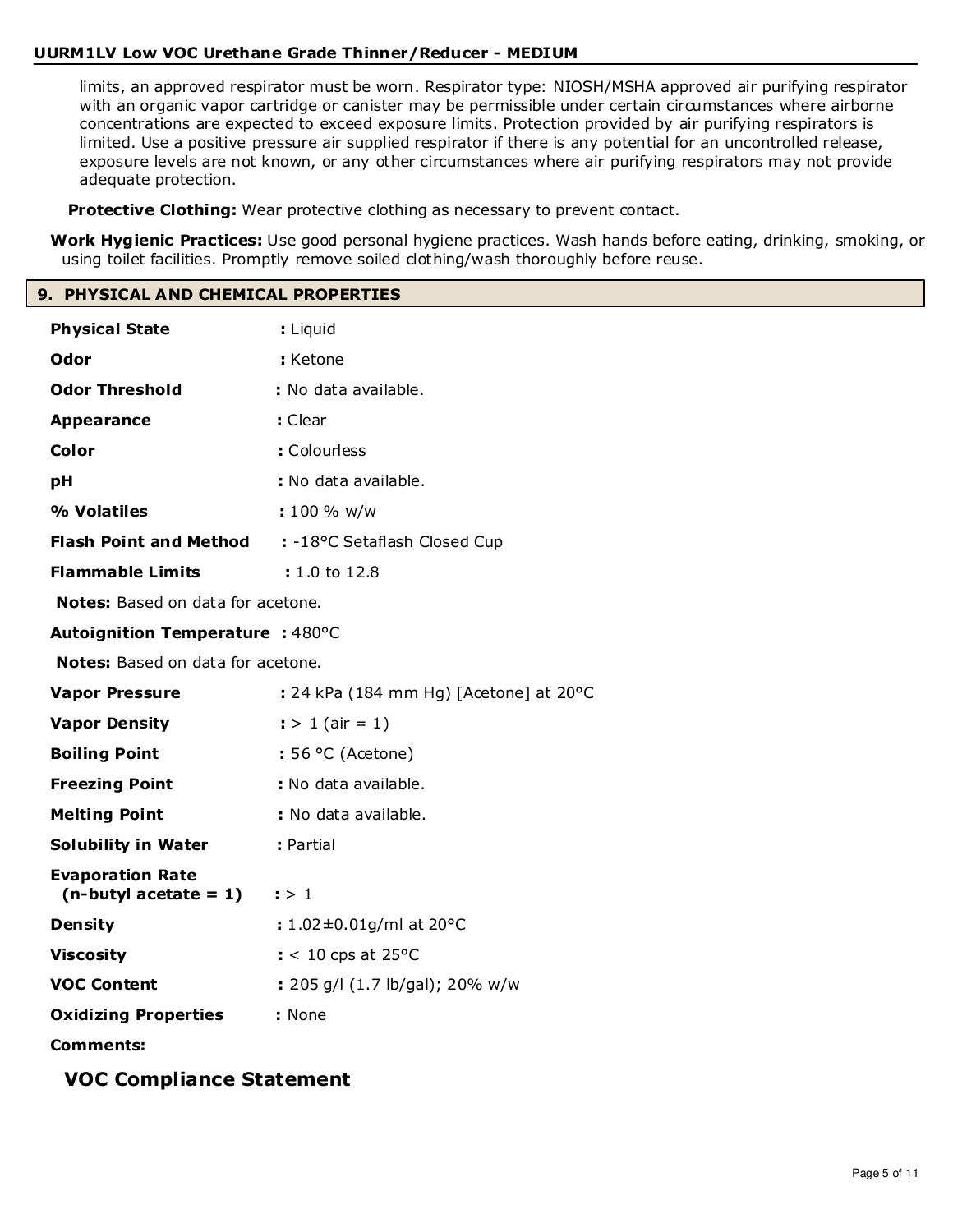| <b>Total Volatiles:</b>                                        | 100% w/w (< 1025 g/l)                            |  |  |  |
|----------------------------------------------------------------|--------------------------------------------------|--|--|--|
| <b>VOC Content:</b>                                            | Total Material: $205$ g/l $(1.7 \text{ lb/gal})$ |  |  |  |
|                                                                | 20% w/w                                          |  |  |  |
| <b>Density:</b>                                                | $1.020 \pm 0.005$ g/ml                           |  |  |  |
| <b>Exempt Content:</b>                                         | 80% w/w [PCBTF, acetone]                         |  |  |  |
|                                                                |                                                  |  |  |  |
| <b>VOC Regulation:</b>                                         | Consumer Product Regulations - USA               |  |  |  |
| <b>Product Category:</b>                                       | Paint Thinner, non-aerosol                       |  |  |  |
| <b>Restrictions from Sale:</b>                                 | Yes                                              |  |  |  |
| The product VOC content does not meet the current 3% w/w limit |                                                  |  |  |  |
| for Paint Thinner, non-aerosol.                                |                                                  |  |  |  |
| Not for sale in the following USA states:                      |                                                  |  |  |  |
| CA, CT, DE, MD, NH and UT                                      |                                                  |  |  |  |
| Check your area for compliance before using this product.      |                                                  |  |  |  |
|                                                                |                                                  |  |  |  |

# **10. STABILITY AND REACTIVITY**

**Reactive Hazard :** No

Hazardous Polymerization: Not expected to occur.

**Stability:** Stable.

**Conditions to Avoid:** Keep away from flames and incompatible materials. Keep away from flames and any object that sparks.

**Possibility of Hazardous Reactions:** No data available.

**Hazardous Decomposition Products:** Carbon Monoxide and other toxic vapors.

**Incompatible Materials:** Oxidizing materials.

# **11. TOXICOLOGICAL INFORMATION**

**Acute Toxicity**

| <b>Chemical Name</b>      | Oral $LD_{50}$ mg/kg(rat)            | Dermal LD <sub>50</sub><br>mg/kg(rabbit) | Inhalation LC <sub>50</sub> mg/l            |
|---------------------------|--------------------------------------|------------------------------------------|---------------------------------------------|
| p-Chlorobenzot rifluoride | >6700<br>13,000<br>11,500            | > 2000                                   | 33.0(rat;4h)<br>22.0(rat;4h)<br>20.0(mouse) |
| Acetone                   | 8400<br>5250(mouse)<br>5300 (rabbit) | >15,700                                  | 50.1(rat;8h)<br>44.0(mouse; 4h)             |
| n-Butyl acetate           | 13,100(rat)<br>11,000(rat)           | >14,400                                  | $>45.0$ (rat; 4h)                           |

**Acute Toxicity - Dermal LD50:** Based on available ingredient data, the classification criteria for Acute Dermal Toxicity are not met for this mixture. The calculated ATE is >2000 mg/kg.

**Acute Toxicity - Oral LD50:** Based on available ingredient data, the classification criteria for Acute Oral Toxicity are not met for this mixture. The calculated ATE is >2000 mg/kg.

**Acute Toxicity - Inhalation LC50:** Based on available ingredient data, the classification criteria for Acute Toxicity - inhalation are not met for this mixture. The calculated ATE is >20 mg/l/4h (vapours) and >5 mg/l/4h (mists). High vapor concentrations may be harmful if inhaled. Excessive vapor concentrations are attainable.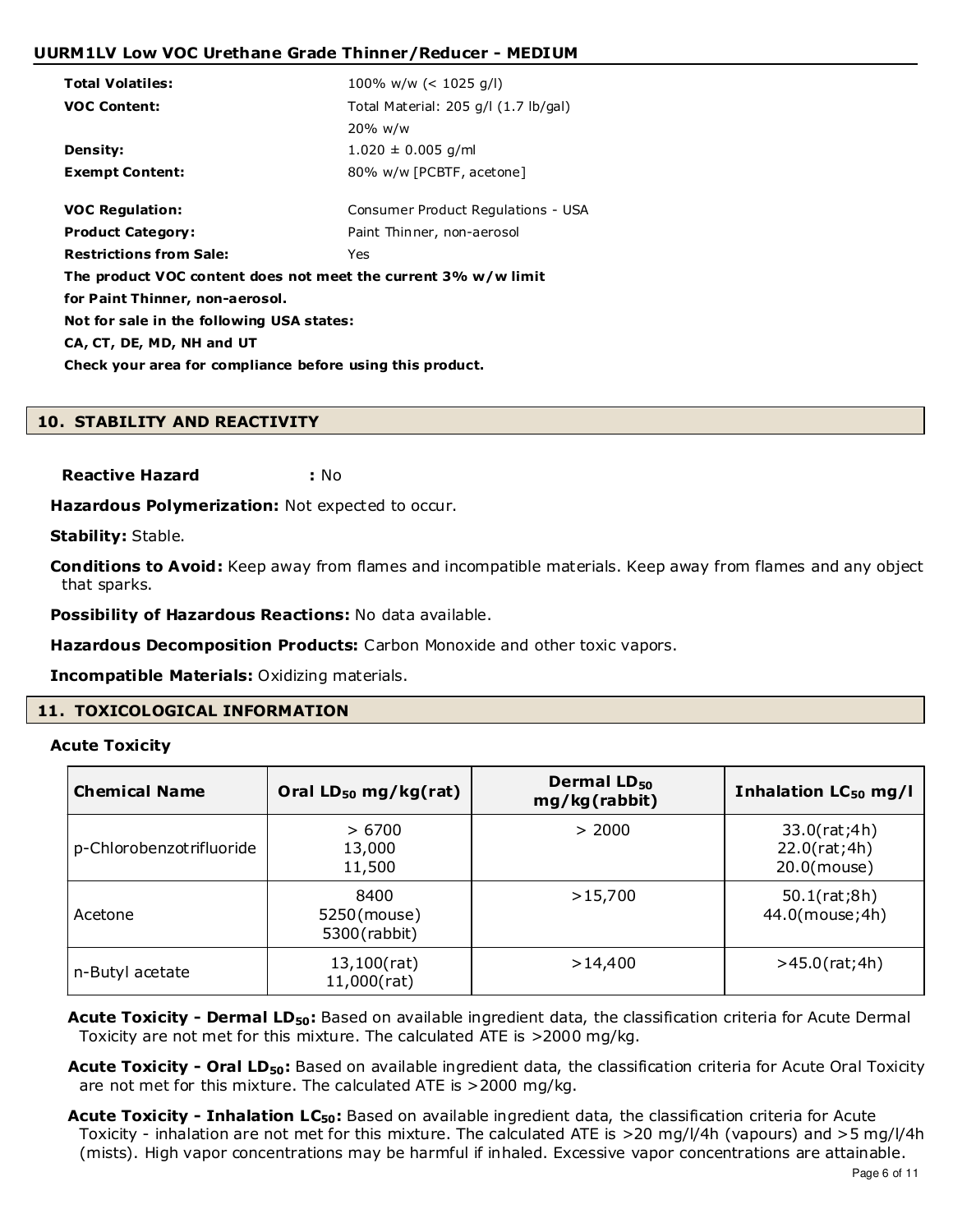Saturated vapors can be encountered in confined spaces and/or under conditions of poor ventilation.

**Notes:** < 5% of the mixture consists of an ingredient or ingredients of unknown acute toxicity. No additional toxicology information is available for this product itself. (See Component Toxicity Information).

**Skin Irritation / Corrosion:** Contains: p-Chlorobenzotrifluoride. Causes skin irritation. The mixture is classified as: Skin Irritant, category 2, based on summation of ingredient data (>10% ingredients classified as skin irritant, category 2). Prolonged or repeated contact can result in defatting and drying of the skin which may result in skin irritation and dermatitis (rash).

**Eye Irritation / Serious Eye Damage:** Contains: p-Chlorobenzotrifluoride and Acetone. Contact causes serious eye irritation. The mixture is classified as: Eye Irritant, category 2, based on summation of ingredient data (>10% ingredients classified as eye irritant, category 2). Liquid, aerosols and vapors of this product are irritating and can cause pain, tearing, reddening and swelling accompanied by a stinging sensation and/or a feeling like that of fine dust in the eyes.

**Respiratory / Skin Sensitizer:** Based on available data, the classification criteria for respiratory sensitization are not met for this mixture (< 0.1% ingredients classified as a respiratory sensitizer, category 1 or sub-category 1A and < 1.0% ingredients classified as a respiratory sensitizer, sub-category 1B).

Based on available data, the classification criteria for skin sensitization are not met for this mixture (< 0.1% ingredients classified as a skin sensitizer, category 1 or sub-category 1A and < 1.0% ingredients classified as a skin sensitizer, sub-category 1B).

**Germ Cell Mutagenicity:** Based on available data, the classification criteria for Germ Cell Mutagenicity are not met for this mixture (< 0.1% ingredients classified as Germ Cell Mutagen, category 1A or 1B and < 1.0% ingredients classified as Germ Cell Mutagen, category 2).

# **Carcinogenicity**

| <b>Chemical Name</b>      | <b>NTP status</b> | <b>IARC status</b> | <b>OSHA status</b> | <b>Other</b> |
|---------------------------|-------------------|--------------------|--------------------|--------------|
| p-Chlorobenzot rifluoride | $- -$             | $- -$              | $- -$              | $- -$        |
| Acetone                   | $- -$             | $- -$              | $ -$               | A4<br>ACGIH) |
| n-Butyl acetate           | $- -$             | $- -$              | $- -$              | $- -$        |

**Notes:** Based on available data, the classification criteria for Carcinogenicity are not met for this mixture (< 0.1% ingredients classified as a Carcinogen, category 1 or 2).

**Reproductive Toxicity:** Based on available data, the classification criteria for Reproductive Toxicity are not met for this mixture  $\left($  < 0.1% ingredients classified as Reproductive Toxicity, category 1 or 2).

**Specific Target Organ Toxicity - Single Exposure:** The mixture is classified as: Specific Target Organ Toxicity - Single Exposure, category 3, based on summation of ingredient data using the applicable cut-off/concentration limits (≥ 20% summation of all ingredients classified as Specific Target Organ Toxicity - Single Exposure, category 3).

Contains: p-Chlorobenzotrifluoride. Prolonged or excessive inhalation may cause respiratory tract irritation. Vapour/mists at concentrations above the exposure limits can irritate (burning sensation) the mucous membranes in the respiratory tract.

Contains Acetone and n-Butyl acetate. High vapor concentrations may cause drowsiness. May cause headaches and dizziness.

- **Specific Target Organ Toxicity Repeated Exposure:** Based on available data, the classification criteria for Specific Target Organ Toxicity - Repeated Exposure are not met for this mixture (< 1.0% ingredients classified as Specific Target Organ Toxicity - Repeated Exposure, category 1 or 2).
- **Aspiration Hazard:** Based on available data, the classification criteria for Aspiration Hazard are not met for this mixture (< 10% ingredients classified as an Aspiration Hazard, category 1 and/or mixture viscosity > 20.5 mm<sup>2</sup>/s at 40 °C).

**12. ECOLOGICAL INFORMATION**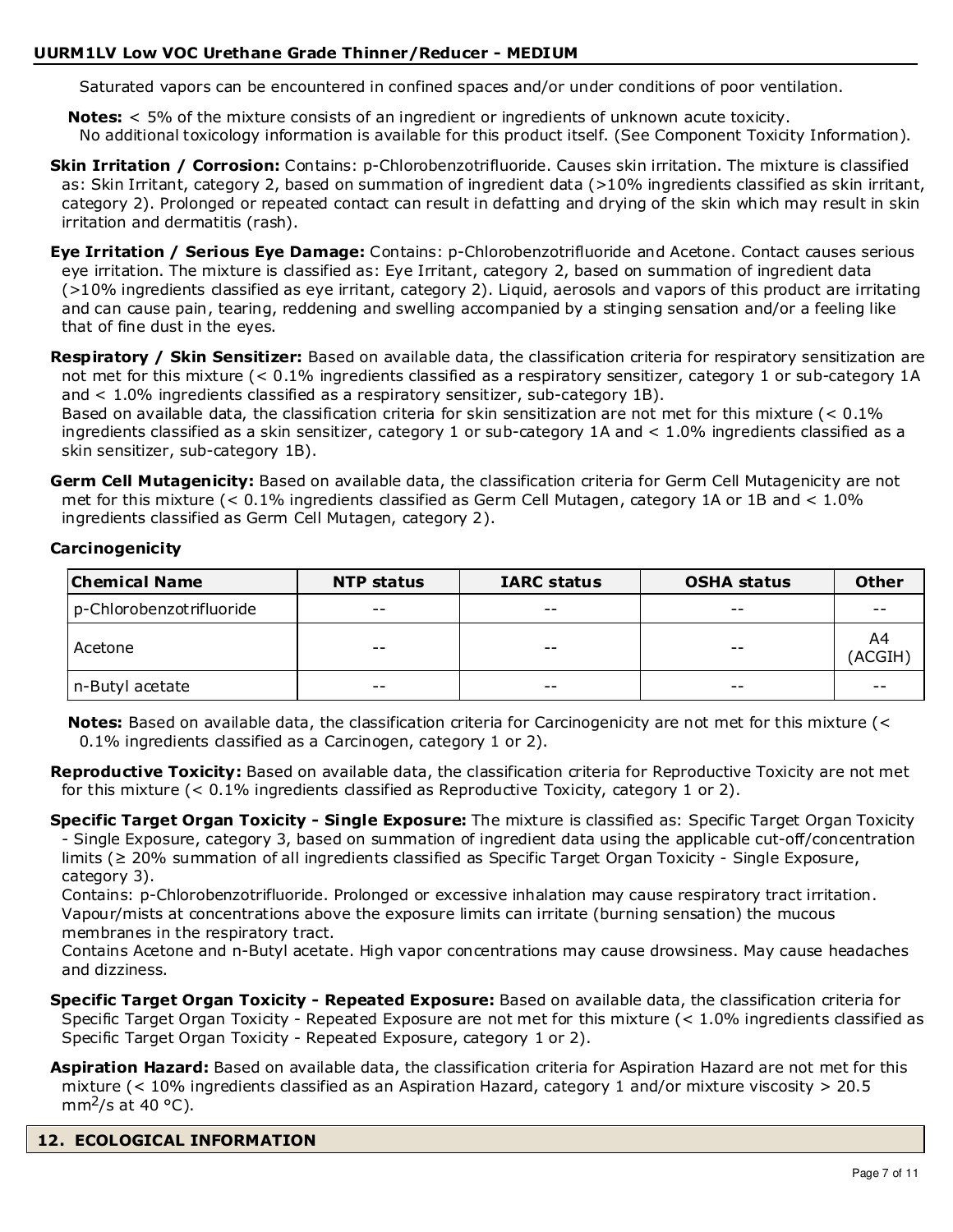**Environmental Data:** No data available.

**Ecotoxicological Information:** No data available.

**Bioaccumulation/Accumulation:** No data available.

**Distribution:** No data available.

**Aquatic Toxicity (Acute):** No data available.

**Chemical Fate Information:** No data available.

# **13. DISPOSAL CONSIDERATIONS**

**Disposal Method:** Comply with applicable local, state or international regulations concerning solid or hazardous waste disposal and/or container disposal. Do not discharge substance/product into sewer system.

**Product Disposal:** Empty containers retain product residue; observe all precautions for product. Decontaminate containers prior to disposal.

#### **14. TRANSPORT INFORMATION**

#### **DOT (Department of Transportation)**

| <b>Proper Shipping Name</b>                                   | : PAINT RELATED MATERIAL                                                                                      |
|---------------------------------------------------------------|---------------------------------------------------------------------------------------------------------------|
| <b>Primary Hazard Class/Division: 3</b>                       |                                                                                                               |
| <b>UN/NA Number</b>                                           | : 1263                                                                                                        |
| <b>Packing Group</b>                                          | $\cdot$ II                                                                                                    |
| <b>Other Shipping Information:</b>                            | For products with an inner packaging $< 5.0$ L, this product may be shipped as a Limited Quantity.            |
| <b>Vessel (IMO/IMDG)</b>                                      |                                                                                                               |
| <b>Shipping Name</b>                                          | : PAINT RELATED MATERIAL                                                                                      |
| <b>UN/NA Number</b>                                           | : 1263                                                                                                        |
| <b>Primary Hazard Class/Division: 3</b>                       |                                                                                                               |
| <b>Packing Group</b>                                          | : II                                                                                                          |
| <b>Marine Pollutant</b>                                       | : None                                                                                                        |
|                                                               | <b>Note:</b> For products with an inner packaging < 5.0 L, this product may be shipped as a Limited Quantity. |
| <b>Canadian Transportation of Dangerous Goods Regulations</b> |                                                                                                               |
| <b>Shipping Name</b>                                          | : PAINT RELATED MATERIAL                                                                                      |
| <b>UN/NA Number</b>                                           | : 1263                                                                                                        |
| <b>Primary Hazard Class/Division: 3</b>                       |                                                                                                               |
| <b>Packing Group</b>                                          | : II                                                                                                          |
| <b>TDG Note:</b><br>TDG Section 1.17.                         | For products with an inner packaging $< 5.0$ L, this component may be shipped as a Limited Quantity as per    |
| <b>DECULATODY THEODMATION</b>                                 |                                                                                                               |

# **15. REGULATORY INFORMATION**

#### **UNITED STATES**

 **SARA Section 311/312 Hazard Categories**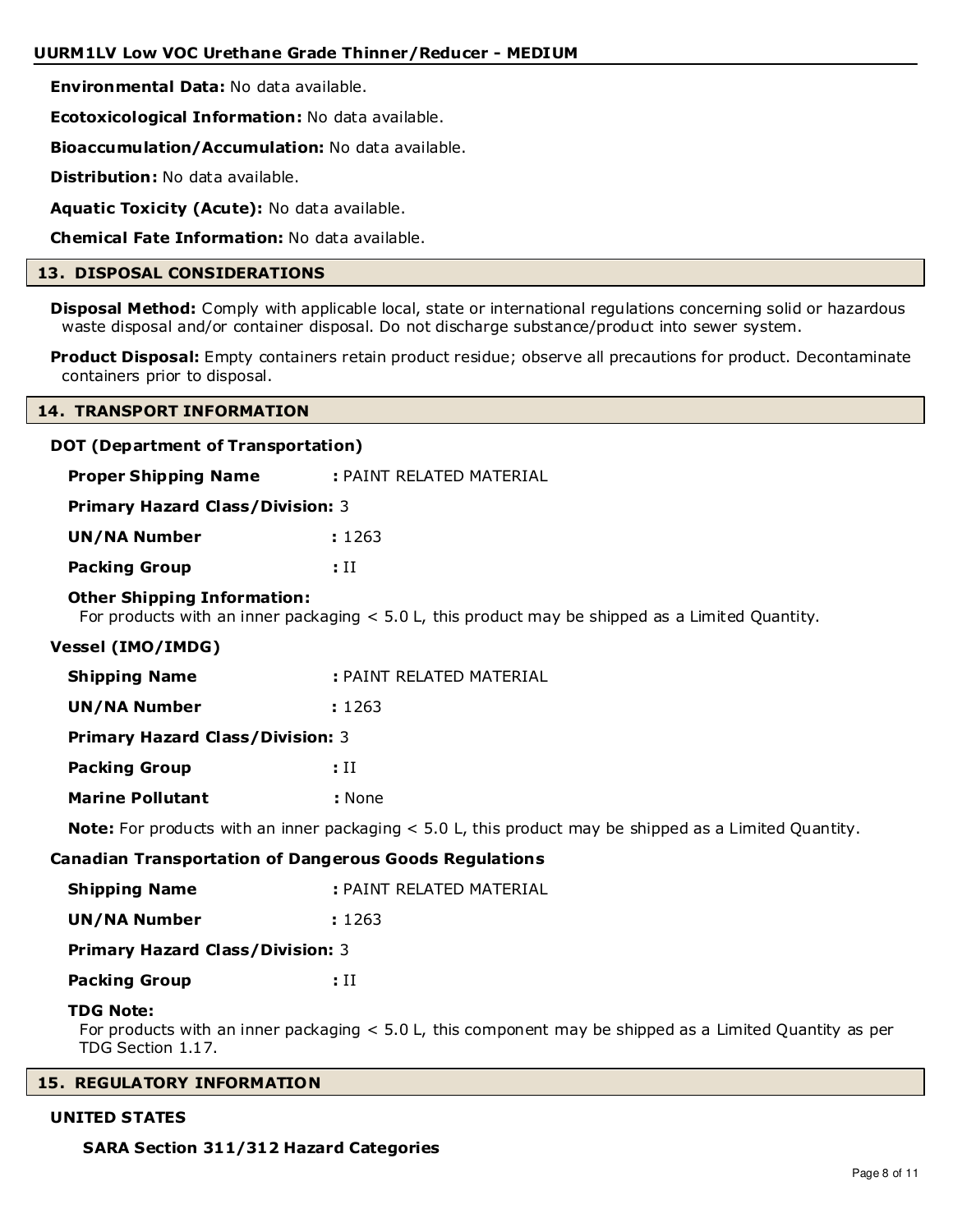**311/312 Health Hazards:** Eye Irritation, Narcotic Effects, Respiratory Tract Irritation, Skin Irritation

**311/312 Physical Hazards:** Flammable Liquids

| <b>Fire Hazard</b>                    | : Yes |
|---------------------------------------|-------|
| <b>Sudden Release of Pressure: No</b> |       |
| <b>Reactive Hazard</b>                | : No  |
| <b>Product Acute Toxicity</b>         | : Yes |
| <b>Product Chronic Toxicity</b>       | : Yes |

# **EPCRA Section 313 Toxic Chemicals:**

This product does not contain any listed toxic chemicals that exceed the threshold reporting levels established by SARA Title III, Section 313.

# **EPCRA Section 302 Extremely Hazardous Substances**

#### **EPCRA Status:**

This product contains no listed extremely hazardous substances that are subject to the reporting requirements of SARA Title III, Section 302.

# **CERCLA Hazardous Substances and Reportable Quantities (RQ)**

| <b>Chemical Name</b> | <b>Wt.%</b> | <b>RQ</b> |
|----------------------|-------------|-----------|
| Acetone              | $28 - 32$   | 5,000     |
| n-Butyl acetate      | $19 - 21$   | 5,000     |

# **TSCA (The Toxic Substances Control Act)**

# **TSCA Status:**

All components are included or are otherwise exempt from inclusion on this inventory.

# **CAA 112(b) - Hazardous Air Pollutants**

# **CAA 112(r) - List of Substances for Accidental Release Prevention:**

This product contains no chemicals subject to CAA 112(b) or CAA 112(r).

#### **California Proposition 65:**

This product does not contain any chemicals known to the State of California to cause cancer, birth defects, or any other reproductive harm.

# **OSHA Hazard Communication Standard (29 CFR 1910.1200):**

OSHA Status: Hazardous Product (See Section 2 for details).

This product has been classified in accordance with the hazard criteria of the USA OSHA Hazard Communication Standard (29CFR 1910.1200) and the Safety Data Sheet contains all the information required by the OSHA Hazard Communication Standard (HazCom 2012).

#### **CANADA**

# **WHMIS Hazard Symbol and Classification**

See Section 2 for details.

# **WHMIS Regulatory Status:**

This product has been classified in accordance with the hazard criteria of the Canadian Hazardous Products Regulations and the Safety Data Sheet contains all the information required by the Hazardous Products Regulations (WHMIS 2015).

#### **WHMIS Classification:**

WHMIS 2015 (Canada) Status: Hazardous Product (See Section 2 for details).

# **CEPA - National Pollutant Release Inventory (NPRI):**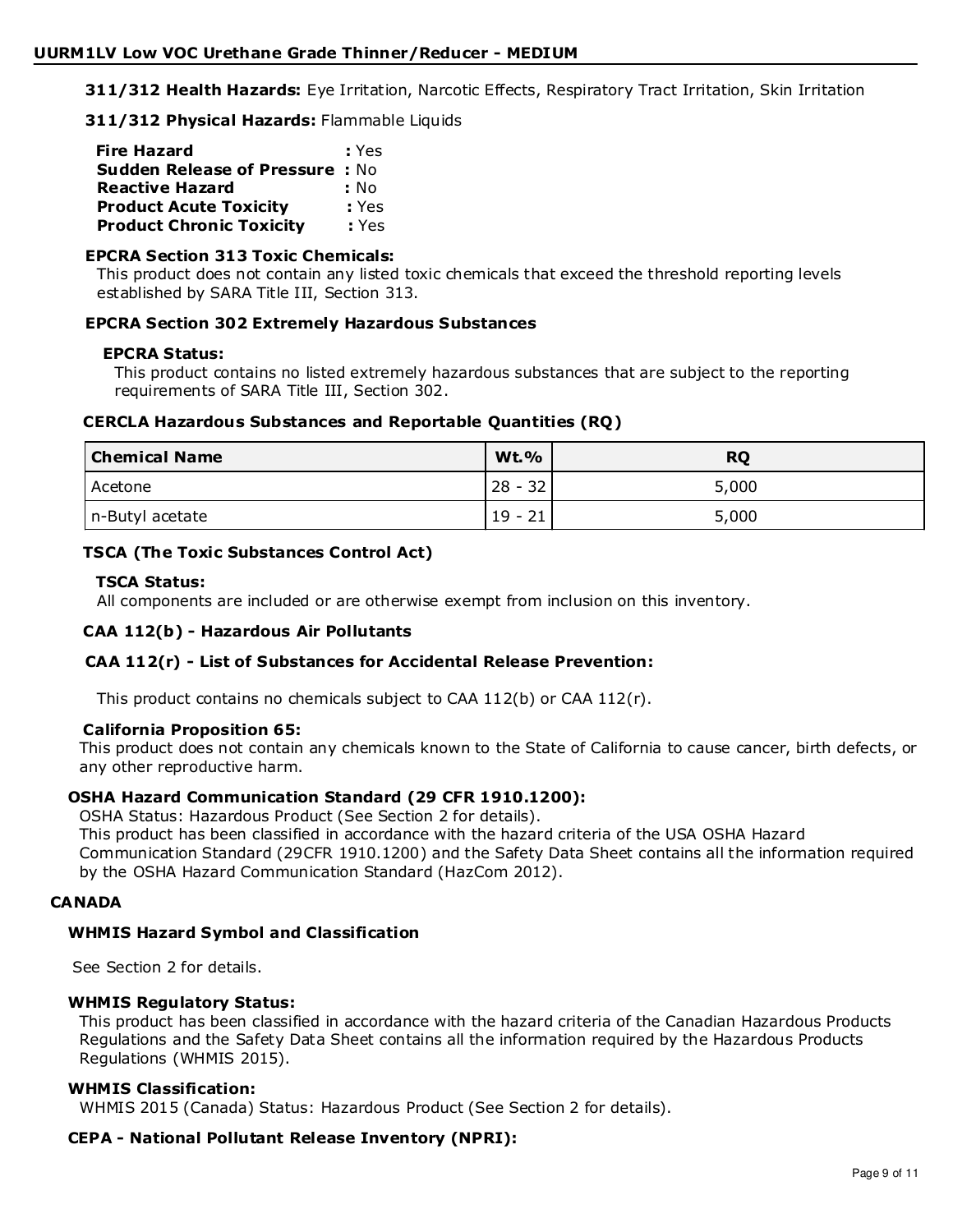| Name            | <b>CAS No.</b> | <b>NPRI Part No.</b> |
|-----------------|----------------|----------------------|
| n-Butyl acetate | 123-86-4       | 5 (VOC)              |

# **Domestic Substances List (DSL) / Non-Domestic Substances List (NDSL):**

All components are included or are otherwise exempt from inclusion on this inventory.

**Comments** VOC Content -- See section 9.

#### **16. OTHER INFORMATION**

**Reason for Issue:** NEW

**Approved By:** Jim Gordon **Title:** R&D Chemist

**Prepared By: Regulatory Compliance <b>Date Revised:** 05/24/2018

**Information Contact:** 905-670-5411

**Revision Summary:** This MSDS replaces the 08/28/2017 MSDS. Revised: **Section 9:** Comments. **Section 11:** Product Acute Toxicity - Inhalation LC<sub>50</sub> mg/l . **Section 15:** California Proposition 65.





**NFPA 30 / 30B Storage Classification:** Flammable Liquid IB

# **Manufacturer Supplemental Notes:** None

# **Data Sources:** Not Available

# **Additional SDS Information:**

N/AV Not Available N/AP Not Applicable ND Not yet determined ACGIH American Conference of Governmental Industrial Hygienists CAA The Clean Air Act CCCR The Consumer Chemicals and Containers Regulations CEPA The Canadian Environmental Protection Act CERCLA Comprehensive Environmental Response, Compensation, and Liability Act EPCRA The Emergency Planning and Community Right-To-Know Act IARC International Agency for Research on Cancer MSHA Mine Safety and Health Administration NIOSH National Institute for Occupational Safety and Health NTP National Toxicology Program OSHA The Occupational Safety and Health Administration SARA The Superfund Amendments and Reauthorization Act WHMIS Workplace Hazardous Materials Information System

# **General Statements:** None

#### **Comments:** None

**Manufacturer Disclaimer:** The information contained herein is based on data considered accurate. No warranty